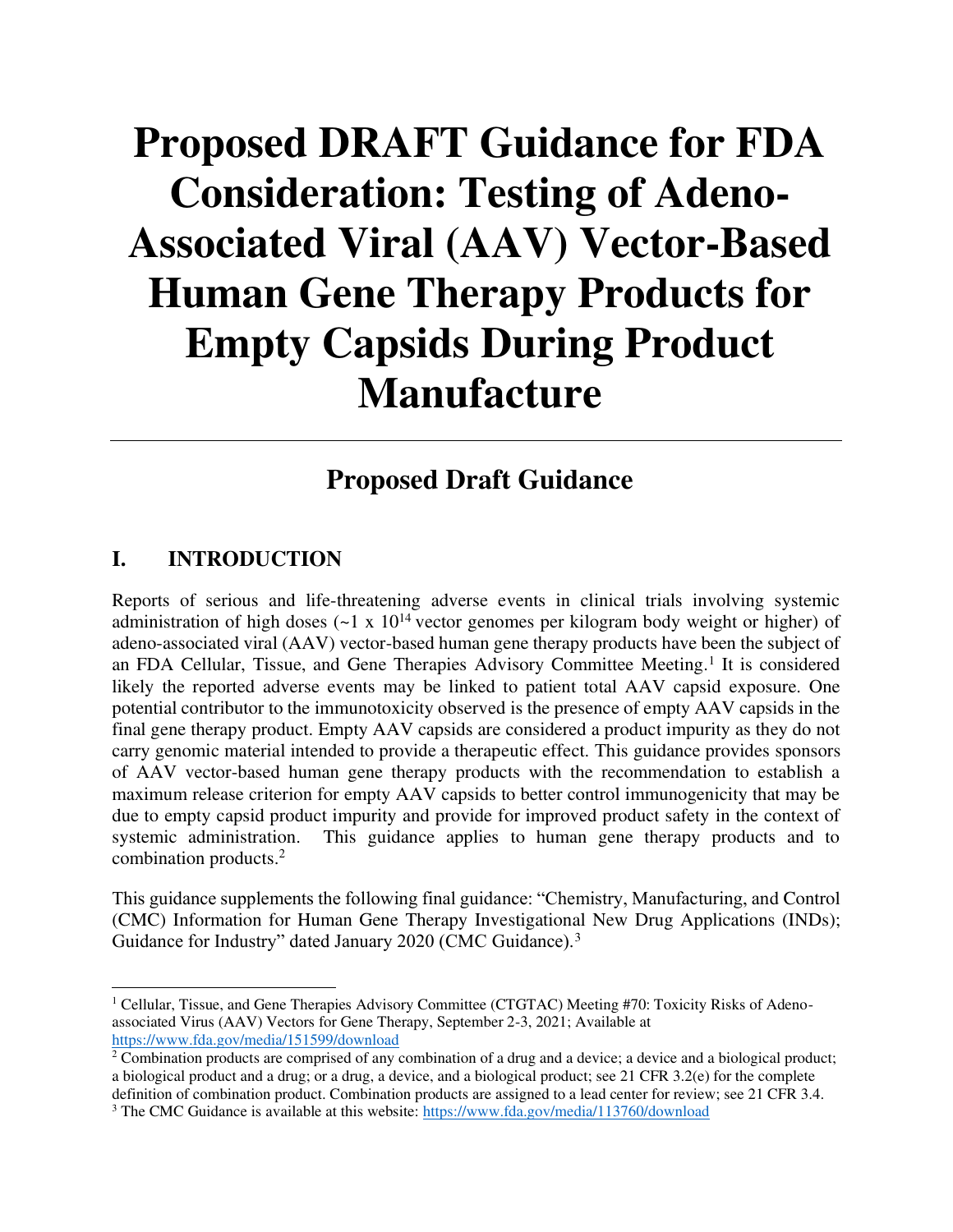FDA's guidance documents, including this guidance, do not establish legally enforceable responsibilities. Instead, guidance documents describe the FDA's current thinking on a topic and should be viewed only as recommendations, unless specific regulatory or statutory requirements are cited. The use of the word *should* in FDA's guidance documents means that something is suggested or recommended, but not required.

# **II. Background**

Recent preclinical and clinical experiences with some systemically administered AAV vectorbased human gene therapy products highlight the need for additional specific guidance on processrelated impurities and product-related impurities. In prior guidance on Chemistry, Manufacturing, and Control (CMC) Information for Human Gene Therapy Investigational New Drug Applications (Ref 1) FDA outlined broad recommendations for reporting manufacturing process and control information on drug substance molecular structure (section 3.2.S.1.2), and impurities (section 3.2.S.3.2) resulting from both the manufacturing process and the product. **Table 1** below summarizes a list of product-related and process-related impurities described in CMC Information for Human Gene Therapy Investigational New Drug Applications (Ref 1) as well as representative examples of additional identified impurities that merit consideration. Here, we wish to expand on the assessment of empty capsid content in AAV products as this may relate to overall vector safety, particularly at higher vector doses administered systemically.

| <b>Identified AAV Vector Impurities</b>                                                           | <b>Referenced in GT CMC</b><br>Guidance (Yes / No) | <b>Impurity</b><br><b>Classification</b> |  |
|---------------------------------------------------------------------------------------------------|----------------------------------------------------|------------------------------------------|--|
| Empty capsids                                                                                     | Yes                                                | <b>Product Impurity</b>                  |  |
| Noninfectious AAV                                                                                 | Yes                                                | <b>Product Impurity</b>                  |  |
| <b>Aggregated AAV</b>                                                                             | Yes                                                | <b>Product Impurity</b>                  |  |
| Replication-competent AAV                                                                         | Yes                                                | <b>Product Impurity</b>                  |  |
| Encapsidated host-cell DNA                                                                        | Yes                                                | <b>Product Impurity</b>                  |  |
| Encapsidated helper plasmid DNA                                                                   | Yes                                                | <b>Product Impurity</b>                  |  |
| Residual host-cell DNA                                                                            | Yes                                                | Process Impurity                         |  |
| Residual host-cell protein                                                                        | Yes                                                | Process Impurity                         |  |
| Residual helper plasmid                                                                           | Yes                                                | Process Impurity                         |  |
| Residual manufacturing reagents<br>(e.g., nuclease)                                               | Yes                                                | Process Impurity                         |  |
| Residual helper virus (e.g., baculovirus,<br>adenovirus, or herpesvirus)                          | Yes                                                | Process Impurity                         |  |
| Encapsidated partial genome                                                                       | N <sub>o</sub>                                     | Product Impurity                         |  |
| Encapsidated mutated or methylated full<br>genome                                                 | N <sub>o</sub>                                     | <b>Product Impurity</b>                  |  |
| Capsid post-translational modifications<br>(e.g., deamidation, glycosylation, and<br>methylation) | N <sub>o</sub>                                     | <b>Product Impurity</b>                  |  |

#### **Table 1: Identified AAV Vector Impurities and their Classification**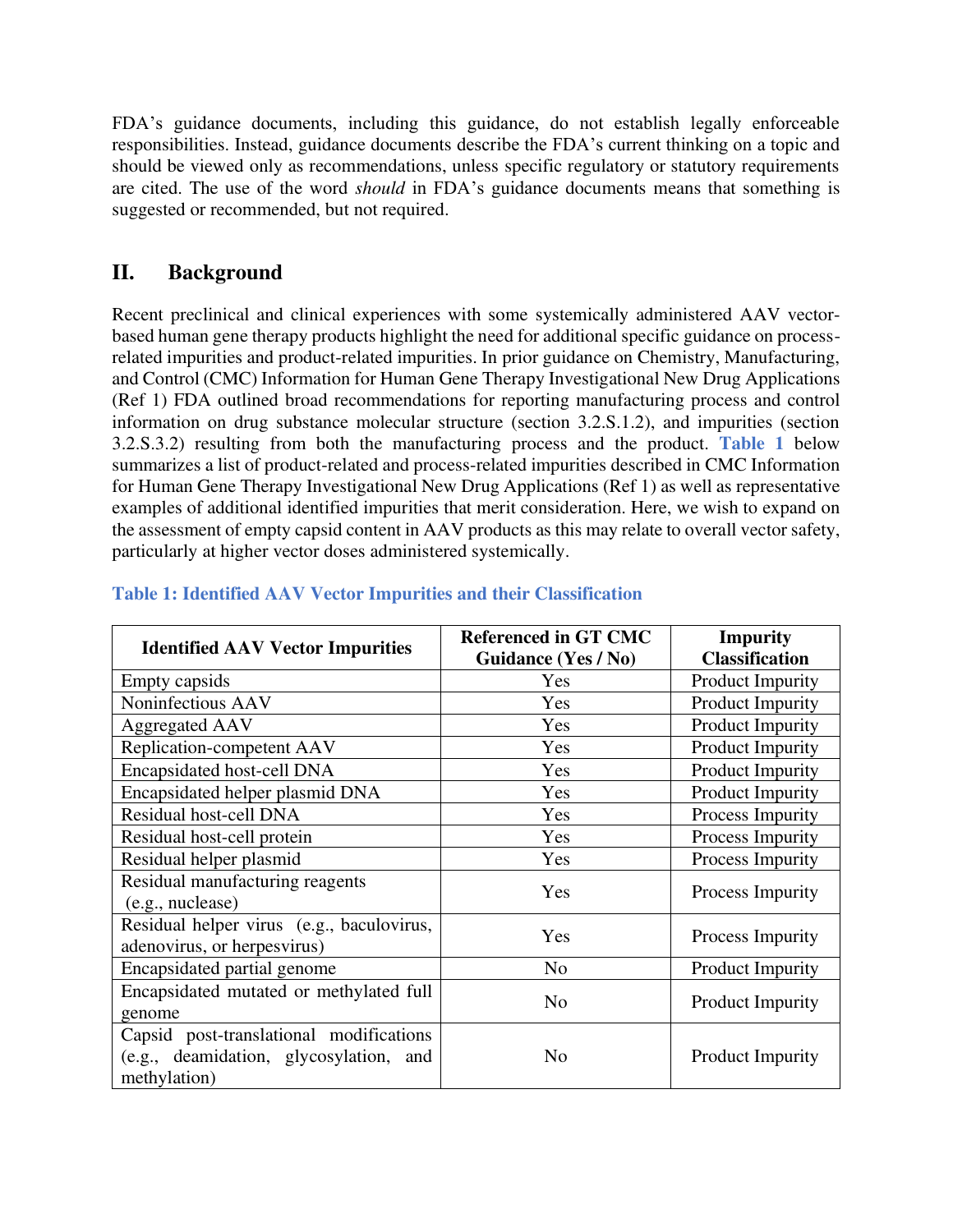There are a variety of factors that influence AAV vector capsid composition. For example, in both transfection-based and baculovirus-based AAV manufacturing systems, 30-95% of AAV vectors can lack the desired genome at harvest (Ref 2, 3). The packaging efficiency may be higher for helper virus-based infection systems with  $5\%$  of all AAV capsids lacking the desired genome at harvest. Various process-related factors, as well as the length of the desired payload, can impact the encapsidation efficiency (Ref 4-7). Typical product-related impurities may include noninfectious AAV particles, unincorporated free AAV viral proteins, aggregated capsid particles, empty capsid particles that lack any genome, capsid particles containing mutated, incomplete, or partial genomes of the desired product, encapsidated impurities (e.g., plasmid DNA, host cell DNA/RNA, helper virus sequences), and capsid particles with non-desired capsid protein posttranslational modifications. In prior guidance (Ref 1), we suggested that product-related impurities should be measured as the presence of these impurities may have adverse effects on product quality and safety. Characterization of these impurities early in product development provides important information pertaining to product quality, safety, and consistency in manufacture. If methods for characterizing impurities are not established during the early stages of product development, Sponsors are encouraged to collect sample retains for retrospective measurement when implementing impurities test methods as well as assessing the impact of manufacturing process changes. Here we expand our recommendations for testing AAV vector capsid composition, with a focused emphasis on performing assessments for the presence of empty capsids.

# **III. ASSESSMENT OF AAV VECTOR COMPOSITION**

# **A. Establishing a Release Criterion for AAV Vector Empty Capsid Impurity**

Detailed product characterization involves assessing specific attributes that predict likely clinical benefit as well as ensure product safety. With respect to AAV vector-based gene therapy products, evaluation of vector capsid composition can be informative for both product efficacy and safety based on the proportion of the product that consists of full capsids (carrying therapeutic vector genome / benefit) versus the portion of the product consisting of empty capsids (safety). Given empty AAV vector capsids are incapable of conveying direct clinical benefit as they are devoid of intended payload genetic material, while contributing to the overall immunogenicity of the final product administered to patients, empty capsids are considered a product-related impurity. Furthermore, empty capsids may pose challenges to consistency in product formulation at high capsid concentrations since vector aggregation is driven by total capsid concentration rather than vector genome concentration. It is generally acknowledged that the presence of impurities may adversely impact both product quality and safety.

1. Empty Capsids as a Product-related Impurity

As indicated in the CMC Guidance for Human Gene Therapy Investigational New Drug Applications (Ref 1), it is recommended that Sponsors design an AAV vector manufacturing process capable of eliminating product-related impurities such as empty capsids, and that tests are in place to measure residual impurity levels with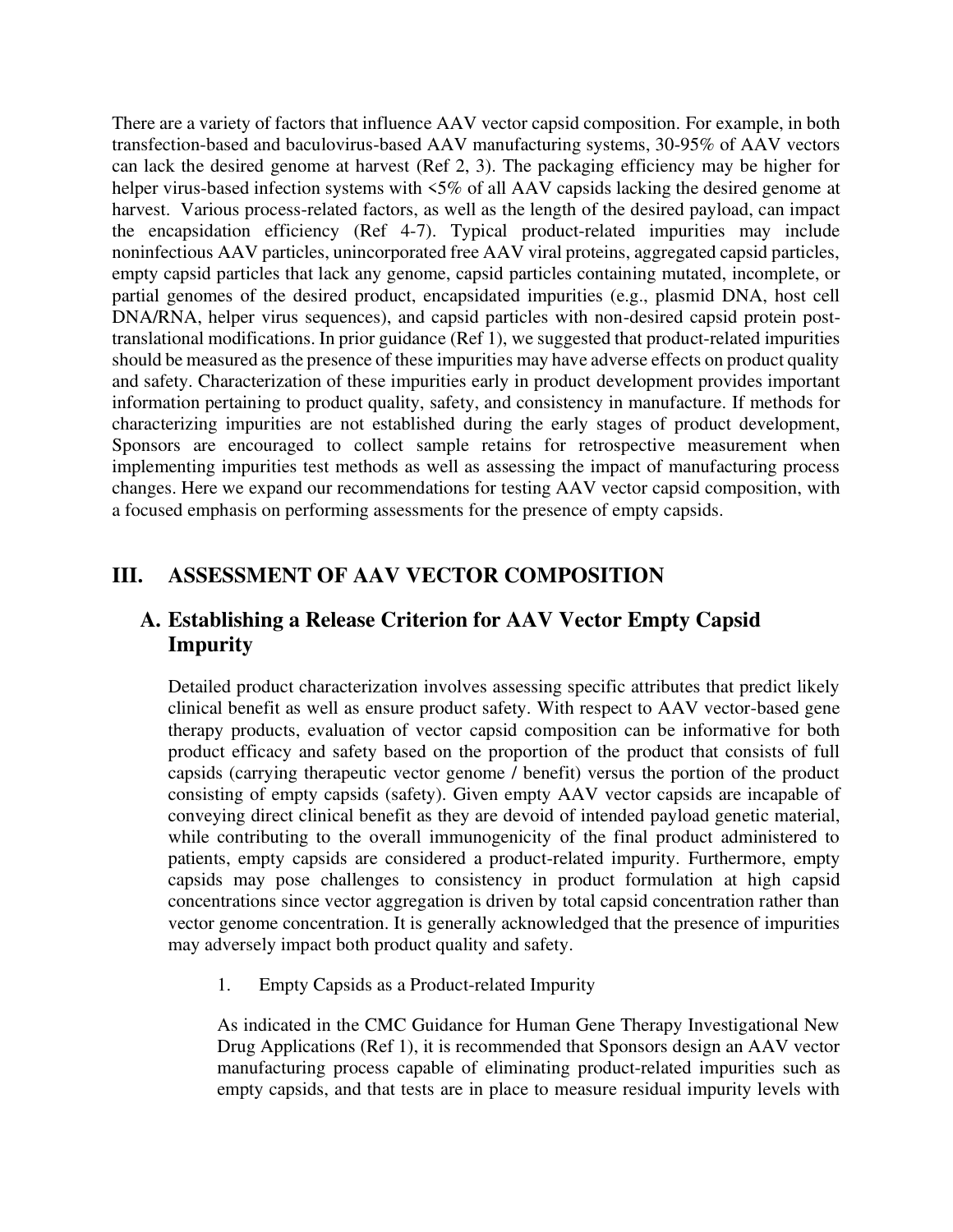the setting of appropriate limits to the amount of an impurity in the product. It is recommended that impurities be measured throughout the product development life cycle and reported. This will promote product safety, contribute to an overall understanding of the manufacturing process, and provide a baseline reference for performing product quality comparisons following implementation of a manufacturing process change, as warranted.

2. Setting a release criterion that limits the level of empty capsids in AAV vector Drug Substance / Drug Product

Clinical preparations of AAV can vary in empty capsid impurity levels, impacting a patient's total AAV capsid exposure. Empty capsids can exacerbate the innate and adaptive immune responses elicited by the AAV capsid (Ref. 8). Empty capsids may also pose CMC challenges to product formulation. For example, AAV2 is prone to aggregation in low ionic strength formulations (Ref. 9). In volume limited dosing applications where high concentrations of AAV2 are needed (e.g. local administration in the central nervous system), it is advantageous to remove empty capsids to allow for a higher proportion of full capsids (i.e., vector genomes) at soluble capsid concentrations. With these considerations in mind, a manufacturing process should be designed to yield a Drug Substance / Drug Product with as few empty capsids as is achievable.

Analogous to empty capsids in an AAV vector-based product, are non-viable / dead cells in a cell-based product. Dead cells do not contribute a therapeutic benefit when administered and could pose a safety risk when infused due to collection in the microvasculature of vital organs such as the lung impairing their critical physiologic function. Consequently, a minimum release criterion for cellular product viability was established.<sup>4</sup> For somatic cellular therapies, the minimum acceptable viability criterion is generally set at  $\geq 70\%$  viable cells for infused, systemically administered products (Ref. 10). When this level of viability cannot be achieved, data should be submitted that support a lower viability specification demonstrating the presence of dead cells and cellular debris do not adversely affect the safe administration of the product and/or its therapeutic effect.

Given the similitude of empty AAV vector capsids to non-viable dead cells as a product impurity, it is recommended that a maximum release criterion of  $\leq 30\%$ consisting of empty capsids be established for drug product. Accordingly,  $\geq 70\%$  of the product should consist of primarily full genome capsids. In many cases, a small fraction of the product will consist of partial genome capsids. See Part D of this guidance document for more information on analytical techniques for measuring % empty and partial genome capsids. When the level of empty capsids cannot be achieved, data should be submitted demonstrating the presence of empty capsids do not adversely affect patient safety beyond a reasonable risk and/or impair the

<sup>4</sup> Content and Review of Chemistry, Manufacturing, and Control (CMC) Information for Human Somatic Cell Therapy Investigational New Drug Applications: Final Guidance for Reviewers and Sponsors; April 2008. Available at <https://www.fda.gov/media/73624/download>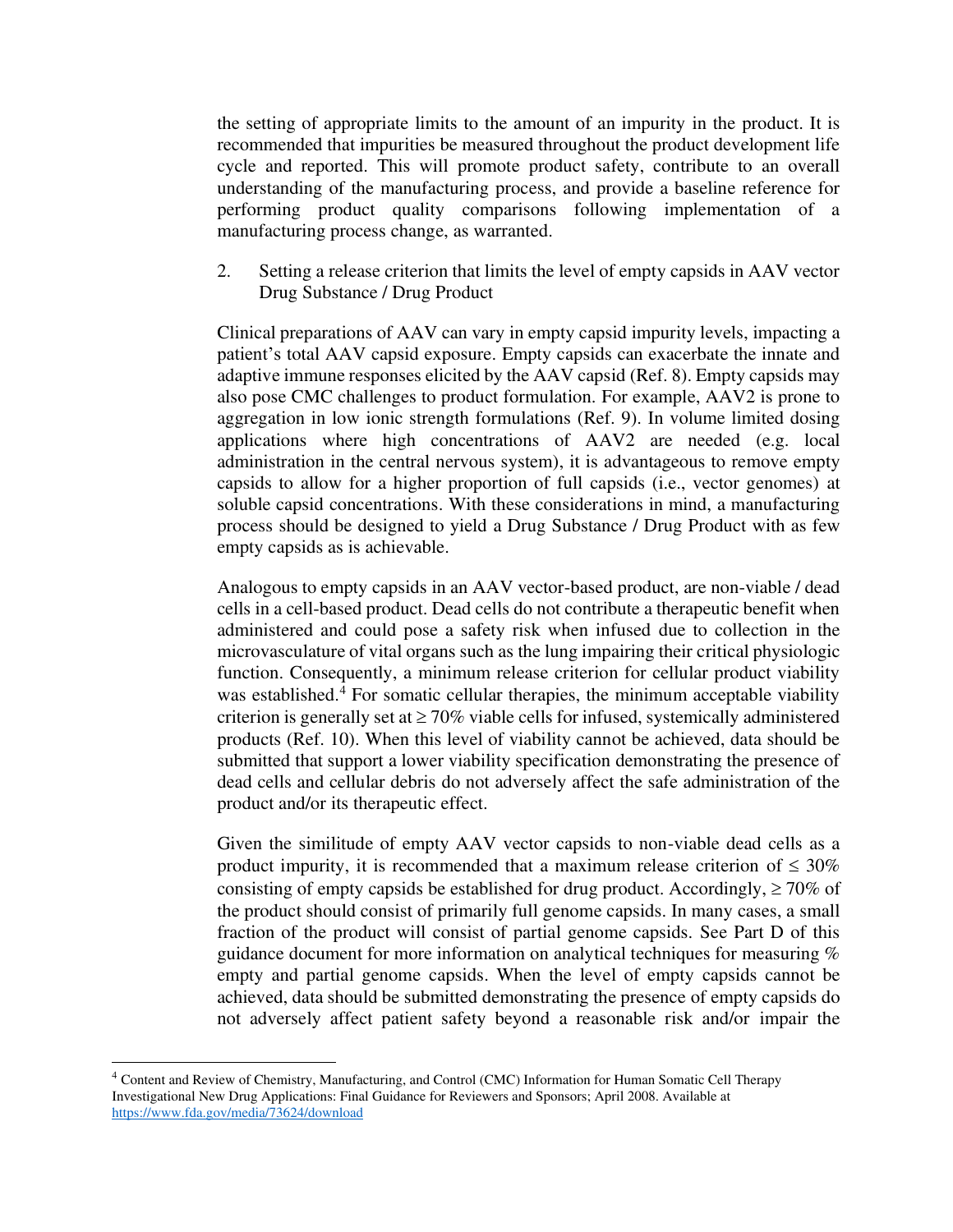therapeutic effect.

Scenarios in which administering AAV vector-based gene therapy products with an empty capsid impurity level that exceeds the recommended threshold could include directed delivery of lower doses to targeted anatomic locations, or the use of strategies that reduce immunogenic potential of the AAV vector.

#### **B. AAV Empty Capsid Composition: Manufacturing Considerations**

Multiple strategies are pursued for the manufacture of AAV, with each platform following a common set of processes/unit operations for vector production and purification. A representative set of processes/unit operations is provided in reference **Figure 1**. Sponsors may choose to include additional processing steps, including the concentration of vector prior to final formulation.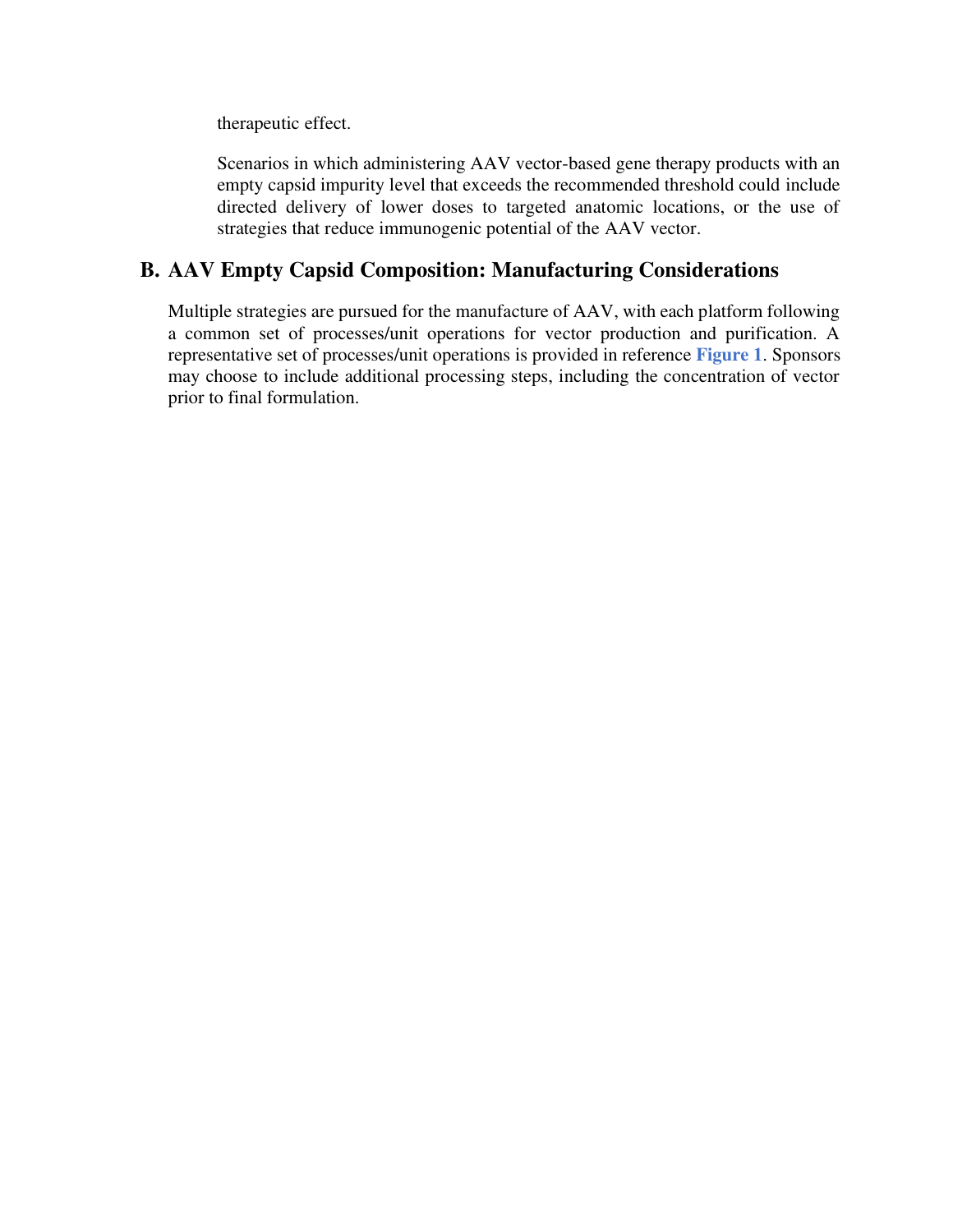

#### **Figure 1: A Representative Process Flow Diagram (PFD) for AAV Manufacturing**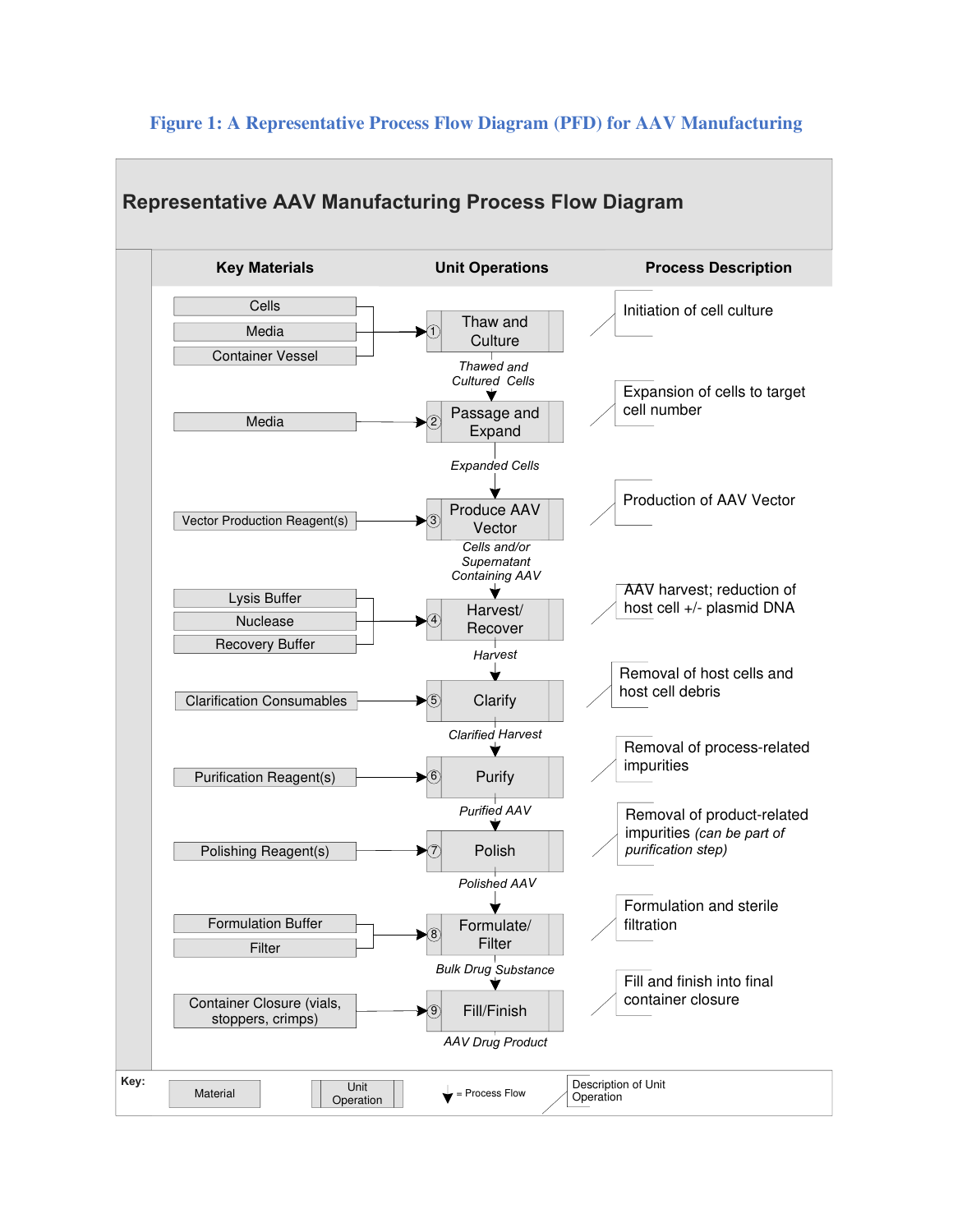AAV product purification can involve techniques, including but not limited to, normalflow and tangential-flow filtration, affinity chromatography, ion-exchange chromatography, size-exclusion chromatography, hydrophobic interaction chromatography, and ultracentrifugation. Often, a combination of orthogonal purification techniques are employed to provide distinct modes of selectivity based on the physiochemical properties of the vector.

Ultracentrifugation represents one example method often employed for the removal of impurities such as empty capsids for clinical AAV manufacture. Ultracentrifugation utilizes cesium chloride or iodixanol density gradients to separate desired AAV products from impurities, including empty capsids. In general, density-based ultracentrifugation can better resolve and enrich for full capsids compared to chromatography-based methods. However, density-based ultracentrifugation methods have several disadvantages relative to chromatography-based methods. First, ultracentrifugation-based methods are labor intensive and involve several manual processing steps requiring skilled operators. This makes ultracentrifugation difficult to scale and standardize for indications requiring high doses and consisting of large patient populations. Second, centrifuges can generate airborne particles and a suitable facility must be identified to maintain the appropriate cleanroom environment/a low airborne particle count for GMP manufacture. Density-based ultracentrifugation may be better suited for smaller scale studies.

Another method for removal of impurities is chromatography-based purification which relies on the physiochemical properties of the vector, such as the affinity to a ligand, charge, size, and/or hydrophobicity to separate desired AAV products from impurities. Affinity chromatography, for example, is used to purify AAV particles from process-related impurities, including residual host-cell DNA or plasmid DNA in the case of transient transfection-based production platforms. Post-purification, a polishing step, involving ion exchange chromatography, for example, can be implemented for the enrichment of full capsids.

# **C. Material for Testing**

Testing for empty capsids should be instituted early in product development to ensure the manufacturing process is capable of consistently reducing impurity levels such as empty capsids. We recommend characterizing empty capsid composition for the Bulk Drug Substance and/or the Drug Product as part of an overall evaluation of vector impurities which in aggregate may impact product safety. Sampling of Drug Substance process intermediates post-harvest and pre-purification/polishing may provide additional process knowledge regarding the efficiency of full capsid enrichment. When considering whether additional Drug Substance process intermediates will be tested for empty capsids, it is critical to confirm the analytical test method selected is suitable for performing the evaluation as sample matrices can impact the accuracy and precision of a test method.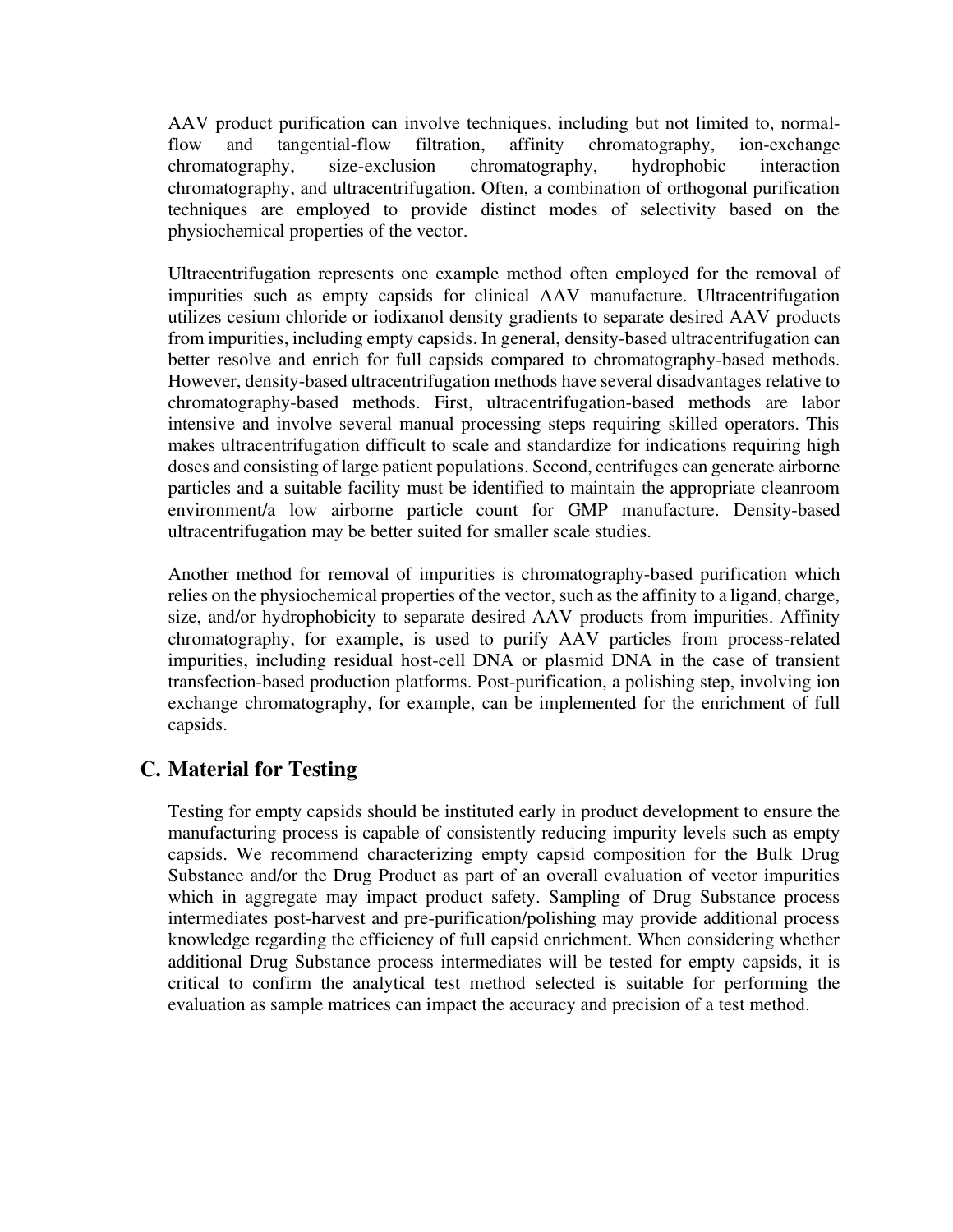#### **D. Assays for Measurement and Sample Preparation**

Provided in **Table 2** below are potential analytical techniques for characterization of vector capsid composition in Bulk Drug Substance and Drug Product. Note, several of these methods may not give accurate and reproducible data with unpurified samples. The recommended release criterion of  $\leq 30\%$  empty capsids is based on specific analytical techniques such as analytical ultracentrifugation (AUC) or charge detection mass spectrometry (CDMS). AUC and CDMS provide accurate and precise measurements of capsid content in purified samples (Ref. 11). See **Table 1 in Appendix 1** for a description of the relative advantages and disadvantages of each method listed for characterizing empty capsids in the Drug Substance and/or Drug Product.

When selecting a method for characterization, sponsors should demonstrate the assay is fit for purpose by assessing attributes such as accuracy, precision, range, linearity, limit of quantification, limit of detection, and specificity.

An important feature to the success of assays used to measure empty capsids in AAV products is quality of the sample preparation. Careful consideration should be made to identify sample preparation steps that will convert the sample into a form that is compatible with the intended analytical method and suitable for measurement. For example, sample preparation steps can include the use of nuclease to reduce the presence of residuals such as host-cell DNA that may interfere with sample measurement.

#### **Table 2: Potential Analytical Techniques for Measuring AAV Empty Capsids**

| <b>Assay</b>                                                                                                                  | <b>Common Abbreviation</b> |
|-------------------------------------------------------------------------------------------------------------------------------|----------------------------|
| <b>Charge Detection Mass spectrometry</b>                                                                                     | <b>CDMS</b>                |
| Enzyme-linked immunosorbent assay + quantitative / (droplet)<br>digital polymerase chain reaction                             | $ELISA + qPCR/(d)dPCR$     |
| Size exclusion chromatography with multi-angle light scattering<br>(in combination with UV and differential refractive index) | <b>SEC-MALS</b>            |
| Transmission electron microscopy                                                                                              | <b>TEM</b>                 |
| Analytical ultracentrifugation                                                                                                | <b>AUC</b>                 |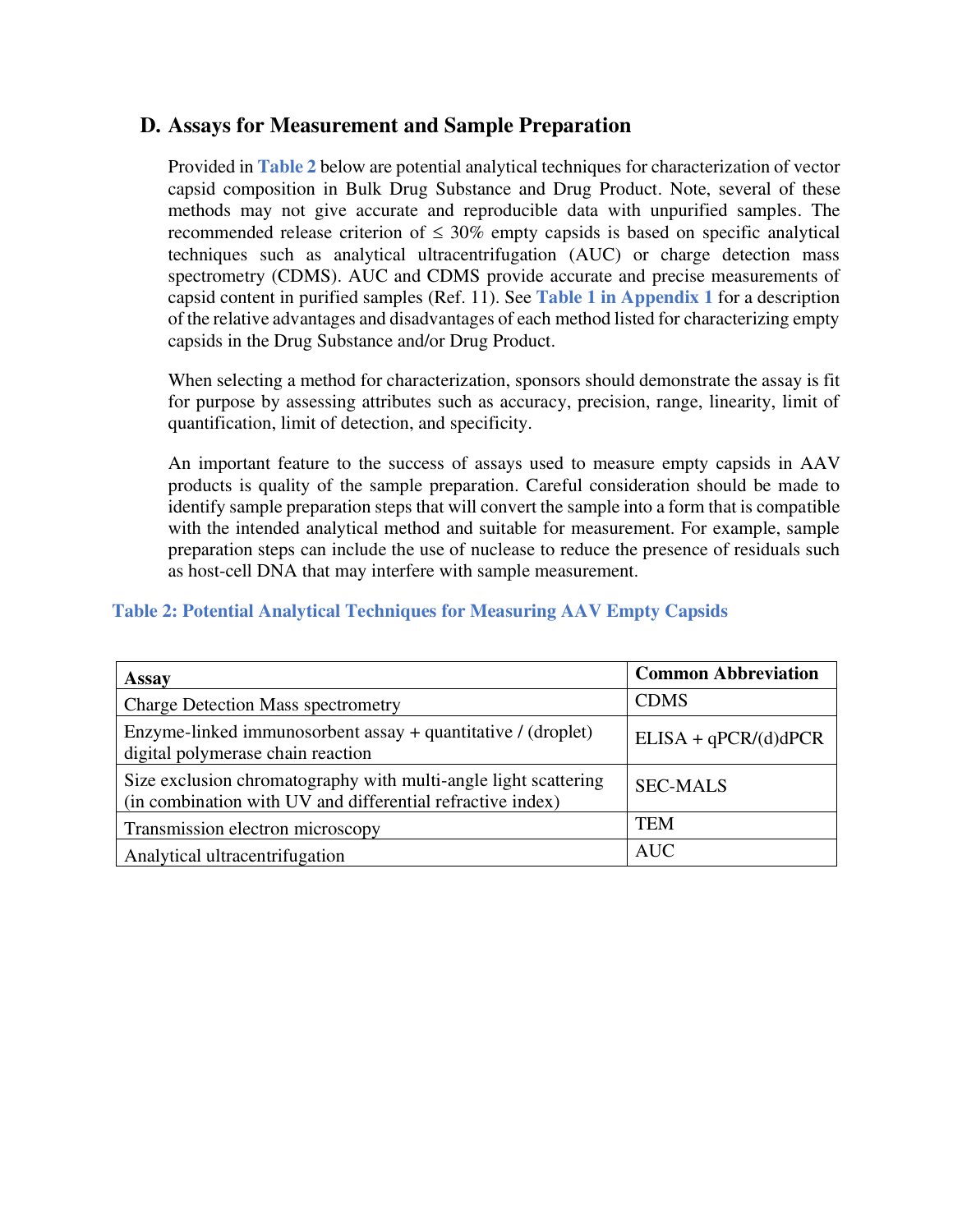# **IV. REFERENCES**

- 1. Guidance for Industry: Chemistry, Manufacturing, and Control (CMC) Information for Human Gene Therapy Investigational New Drug Applications (INDs. Available at: [https://www.fda.gov/regulatory-information/search-fda-guidance-documents/chemistry](https://www.fda.gov/regulatory-information/search-fda-guidance-documents/chemistry-manufacturing-and-control-cmc-information-human-gene-therapy-investigational-new-drug)[manufacturing-and-control-cmc-information-human-gene-therapy-investigational-new](https://www.fda.gov/regulatory-information/search-fda-guidance-documents/chemistry-manufacturing-and-control-cmc-information-human-gene-therapy-investigational-new-drug)[drug](https://www.fda.gov/regulatory-information/search-fda-guidance-documents/chemistry-manufacturing-and-control-cmc-information-human-gene-therapy-investigational-new-drug)
- 2. Wright J. F. (2014). Product-Related Impurities in Clinical-Grade Recombinant AAV Vectors: Characterization and Risk Assessment. *Biomedicines*, *2*(1), 80–97. https://doi.org/10.3390/biomedicines2010080
- 3. Clément, N., & Grieger, J. C. (2016). Manufacturing of recombinant adeno-associated viral vectors for clinical trials. *Molecular therapy. Methods & clinical development*, *3*, 16002. https://doi.org/10.1038/mtm.2016.2
- 4. Merten, Otto-Wilhelm. (2016). AAV vector production: state of the art developments and remaining challenges. *Cell Gene Therapy Insights*. 2. 521. 10.18609/cgti.2016.067.
- 5. Grimm, D. et al*.* (1999) Titration of AAV-2 particles via a novel capsid ELISA: packaging of genomes can limit production of recombinant AAV-2. *Gene Ther* 6**,** 1322– 1330. https://doi.org/10.1038/sj.gt.3300946
- 6. Hajba, László & Guttman, Andras. (2020). Recent Advances in the Analysis Full/Empty Capsid Ratio and Genome Integrity of Adeno-associated Virus (AAV) Gene Delivery Vectors. Current Molecular Medicine. 20. 806-813. 10.2174/1566524020999200730181042.
- 7. Rumachik, N. G., et. al. (2020). Methods Matter: Standard Production Platforms for Recombinant AAV Produce Chemically and Functionally Distinct Vectors. *Molecular therapy. Methods & clinical development*, *18*, 98–118. https://doi.org/10.1016/j.omtm.2020.05.018
- 8. Cellular, Tissue, and Gene Therapies Advisory Committee (CTGTAC) Meeting #70: Toxicity Risks of Adeno-associated Virus (AAV) Vectors for Gene Therapy, September 2-3, 2021; Available at<https://www.fda.gov/media/151599/download>
- 9. Wright, JF., et al. (2005). Identification of factors that contribute to recombinant AAV2 particle aggregation and methods to prevent its occurrence during vector purification and formulation. *Molecular Therapy,* 12, 171-178. https://doi.org/10.1016/j.ymthe.2005.02.021
- 10. Content and Review of Chemistry, Manufacturing, and Control (CMC) Information for Human Somatic Cell Therapy Investigational New Drug Applications: Final Guidance for Reviewers and Sponsors; April 2008. Available at <https://www.fda.gov/media/73624/download>
- 11. Werle, et. al. (2021). Comparison of Analytical Techniques to Quantitate the Capsid Content of Adeno-Associated Viral Vectors. *Molecular therapy. Methods & clinical development,* 23, 254-262*.* https://doi.org/10.1016/j.omtm.2021.08.009